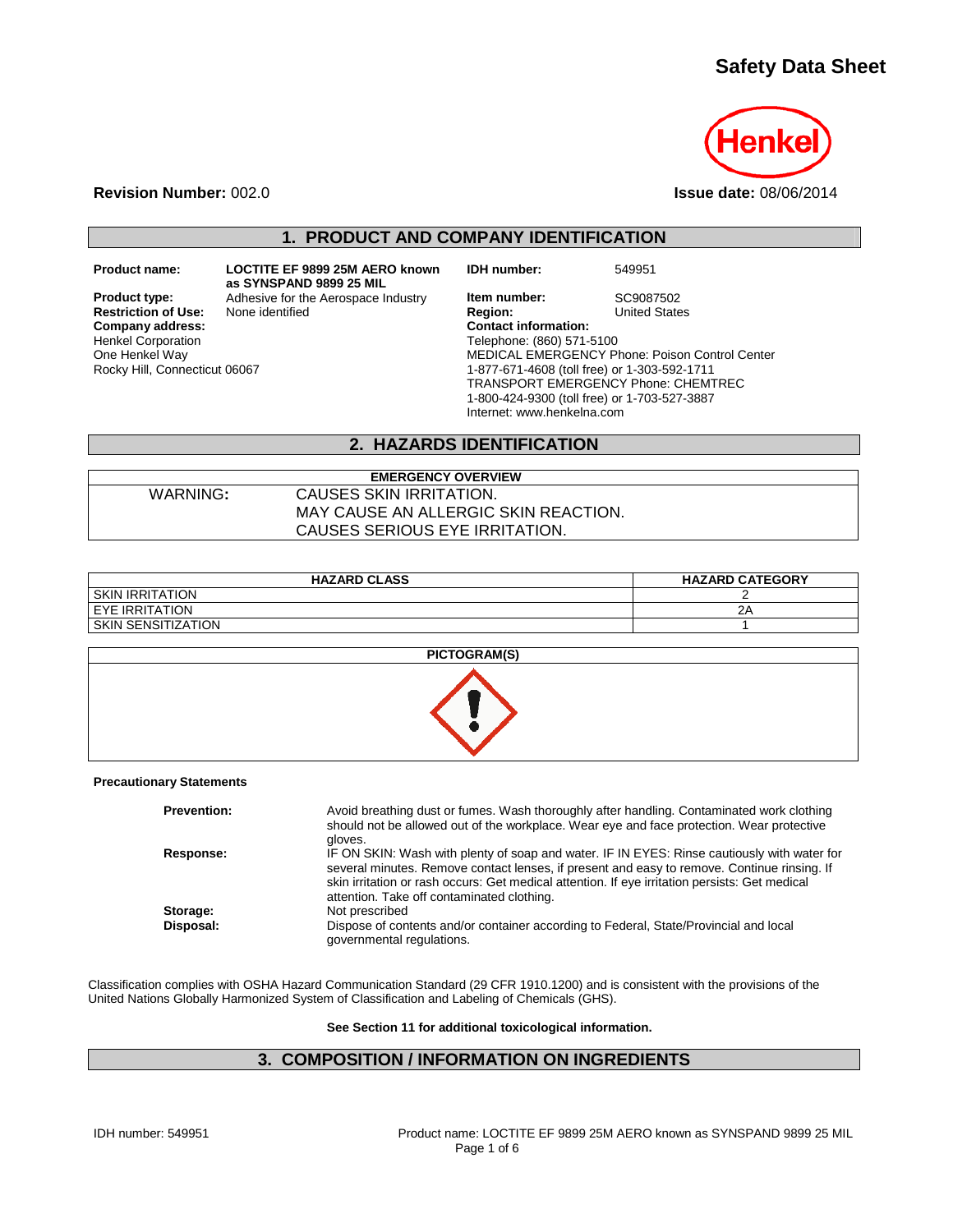| <b>Hazardous Component(s)</b> | <b>CAS Number</b> | Percentage* |
|-------------------------------|-------------------|-------------|
| Epoxy resin                   | Proprietary       | $10 - 30$   |
| Epoxy resin                   | Proprietary       | $10 - 30$   |
| Isopentane                    | 78-78-4           | $5 - 10$    |
| Glass, oxide, chemicals       | 65997-17-3        | $5 - 10$    |
| Guanidine derivative          | Proprietary       | $1 - 5$     |
| Amine                         | Proprietary       | $1 - 5$     |

\* Exact percentage is a trade secret. Concentration range is provided to assist users in providing appropriate protections.

#### **Non hazardous components**

### Polyethylene and paper

#### **Non hazardous components**

|                                         | <b>4. FIRST AID MEASURES</b>                                                                                                                      |
|-----------------------------------------|---------------------------------------------------------------------------------------------------------------------------------------------------|
| Inhalation:                             | If inhaled, immediately remove the affected person to fresh air. If symptoms<br>develop and persist, get medical attention.                       |
| <b>Skin contact:</b>                    | Immediately wash skin thoroughly with soap and water. If symptoms develop<br>and persist, get medical attention.                                  |
| Eye contact:                            | In case of contact with the eyes, rinse immediately with plenty of water for 15<br>minutes, and seek immediate medical attention.                 |
| Ingestion:                              | Get immediate medical attention. Do not induce vomiting. Never give anything<br>by mouth to a victim who is unconscious or is having convulsions. |
| Symptoms:                               | See Section 11.                                                                                                                                   |
| Notes to physician:                     | Treat symptomatically and supportively.                                                                                                           |
|                                         | <b>5. FIRE FIGHTING MEASURES</b>                                                                                                                  |
| <b>Extinguishing media:</b>             | Water spray (fog), foam, dry chemical or carbon dioxide.                                                                                          |
| <b>Special firefighting procedures:</b> | Wear full protective clothing. Wear self contained breathing apparatus.                                                                           |
| Unusual fire or explosion hazards:      | May liberate large quantities of dense, foul-smelling smoke which may contain<br>unidentified toxic gasses.                                       |
| Hazardous combustion products:          | Upon decomposition, this product emits carbon monoxide, carbon dioxide                                                                            |

## **6. ACCIDENTAL RELEASE MEASURES**

**Use personal protection recommended in Section 8, isolate the hazard area and deny entry to unnecessary and unprotected personnel.** 

| <b>Environmental precautions:</b> | Prevent further leakage or spillage if safe to do so. Wear appropriate<br>protective equipment and clothing during clean-up. Do not allow product to<br>enter sewer or waterways. |
|-----------------------------------|-----------------------------------------------------------------------------------------------------------------------------------------------------------------------------------|
| Clean-up methods:                 | Scrape up as much material as possible. Dispose of according to Federal,<br>State and local governmental regulations.                                                             |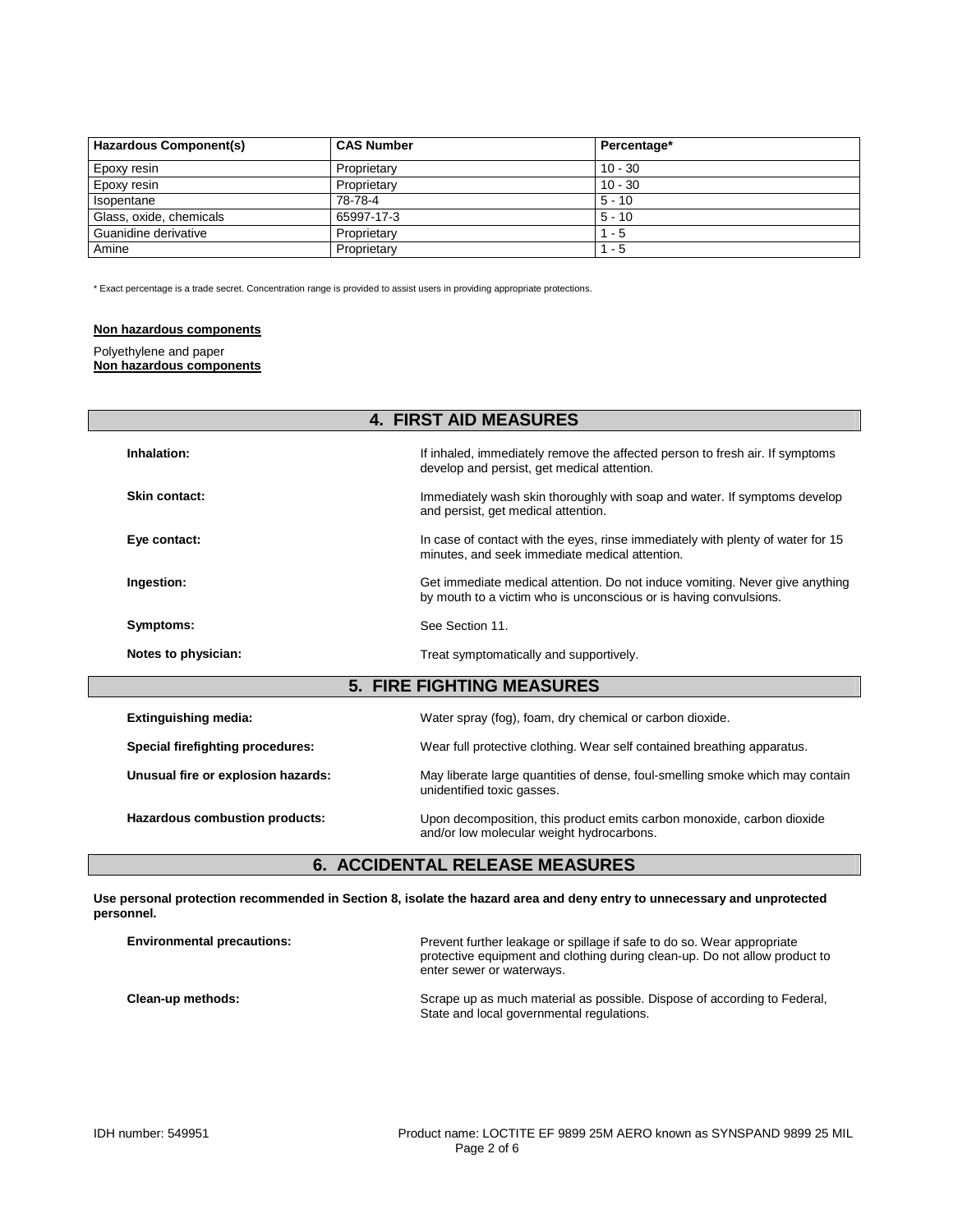# **7. HANDLING AND STORAGE**

**Handling:** Avoid contact with eyes, skin and clothing. Wash thoroughly after handling. Do not breathe fumes or dust from this material. Do not take internally.

Storage: Storage: For safe storage, store between 0 °C (32°F) and -18 °C (0.4 °F) Refrigerated storage is recommended to maintain product quality. Keep container tightly closed and in a cool, well-ventilated place away from incompatible materials.

**For information on product shelf life, please review labels on container or check the Technical Data Sheet.** 

## **8. EXPOSURE CONTROLS / PERSONAL PROTECTION**

**Employers should complete an assessment of all workplaces to determine the need for, and selection of, proper exposure controls and protective equipment for each task performed.** 

| <b>Hazardous Component(s)</b> | <b>ACGIH TLV</b>                                                       | <b>OSHA PEL</b>                                                    | <b>AIHA WEEL</b> | <b>OTHER</b> |
|-------------------------------|------------------------------------------------------------------------|--------------------------------------------------------------------|------------------|--------------|
| Epoxy resin                   | None                                                                   | None                                                               | None             | None         |
| Epoxy resin                   | None                                                                   | None                                                               | None             | None         |
| Isopentane                    | 1,000 ppm TWA                                                          | None                                                               | None             | None         |
| Glass, oxide, chemicals       | 10 mg/m3 TWA<br>Inhalable dust.<br>3 mg/m3 TWA<br>Respirable fraction. | 15 mg/m3 TWA Total<br>dust.<br>5 mg/m3 TWA<br>Respirable fraction. | None             | None         |
| Guanidine derivative          | None                                                                   | None                                                               | None             | None         |
| Amine                         | None                                                                   | None                                                               | None             | None         |

**Engineering controls:** Ventilation should effectively remove and prevent buildup of any dust generated from the handling of this product.

**Respiratory protection:** When dusts or thermal processing fumes are generated and ventilation is not sufficient to effectively remove them, appropriate NIOSH/MSHA approved

**Eye/face protection:** Wear appropriate goggles, face shields or other PPE which will be effective

under the circumstances if the possibility of contact exists.

**Skin protection:** Wear impervious gloves for prolonged contact. Use of impervious apron and boots are recommended.

### **9. PHYSICAL AND CHEMICAL PROPERTIES**

respiratory protection must be provided.

| <b>Physical state:</b>                   | Solid, Film                                                           |
|------------------------------------------|-----------------------------------------------------------------------|
| Color:                                   | Beige                                                                 |
| Odor:                                    | Slight                                                                |
| Odor threshold:                          | Not available.                                                        |
| pH:                                      | Not available.                                                        |
| Vapor pressure:                          | Negligible                                                            |
| Boiling point/range:                     | Not determined                                                        |
| Melting point/ range:                    | Not available.                                                        |
| Specific gravity:                        | 0.9                                                                   |
| Vapor density:                           | > 1                                                                   |
| Flash point:                             | $> 93$ °C ( $> 199.4$ °F)                                             |
| Flammable/Explosive limits - lower:      | Not determined                                                        |
| Flammable/Explosive limits - upper:      | Not determined                                                        |
| <b>Autoignition temperature:</b>         | Not determined                                                        |
|                                          |                                                                       |
| <b>Evaporation rate:</b>                 | Not available.                                                        |
| Solubility in water:                     | Not miscible or difficult to mix                                      |
| Partition coefficient (n-octanol/water): | Not available.                                                        |
| <b>VOC content:</b>                      | < 10 g/l per SCAQMD Rule 1124 [EPA Test Method 24/304-91] (estimated) |
| Viscosity:                               | Not available.                                                        |
| Decomposition temperature:               | Not available.                                                        |

IDH number: 549951 Product name: LOCTITE EF 9899 25M AERO known as SYNSPAND 9899 25 MIL Page 3 of 6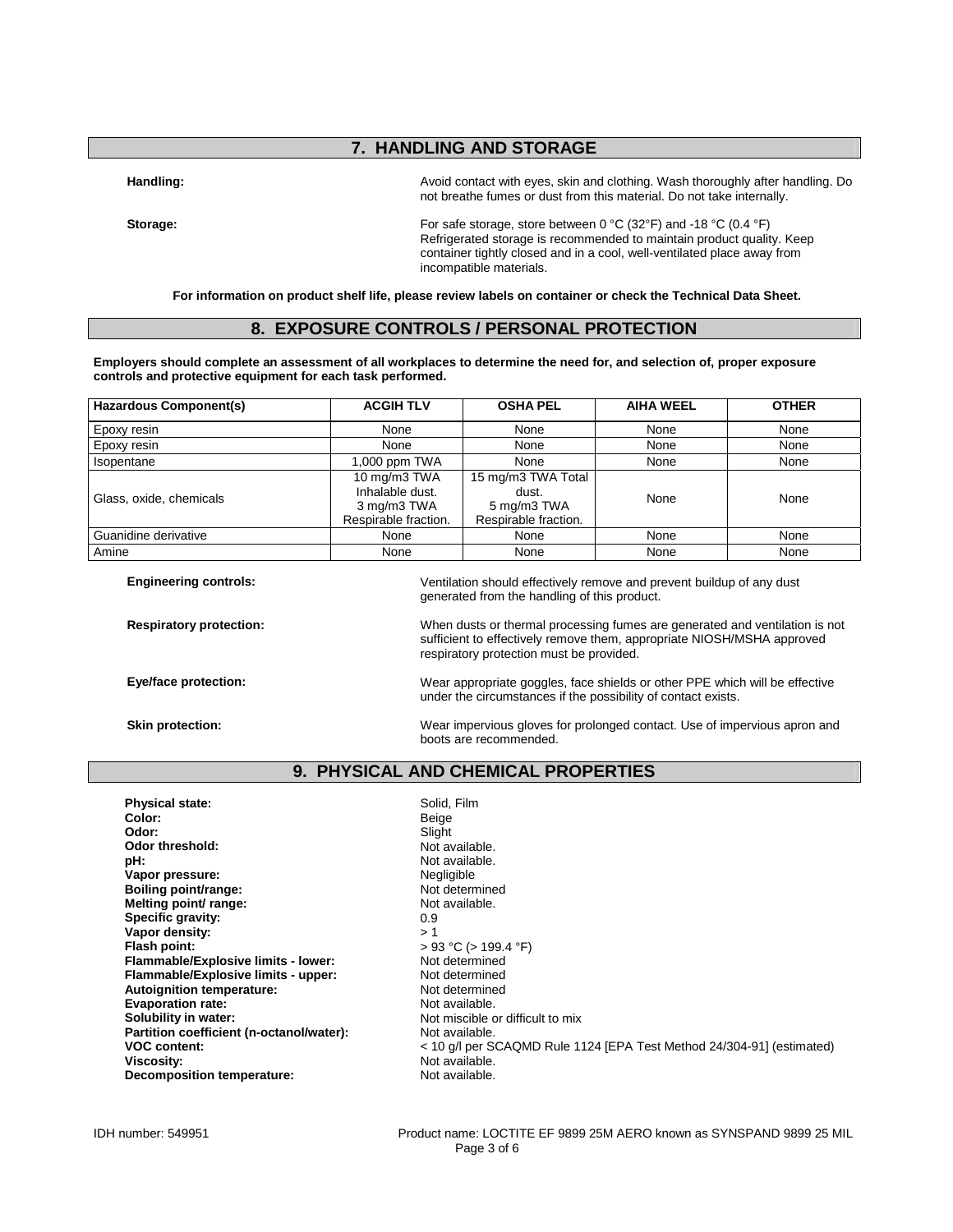# **10. STABILITY AND REACTIVITY**

| Stability:                                  | Stable                                                                                                                                                               |
|---------------------------------------------|----------------------------------------------------------------------------------------------------------------------------------------------------------------------|
| Hazardous reactions:                        | May occur.                                                                                                                                                           |
| <b>Hazardous decomposition</b><br>products: | Upon decomposition, this product emits carbon monoxide, carbon dioxide and/or low<br>molecular weight hydrocarbons.                                                  |
| Incompatible materials:                     | Keep away from strong oxidizing agents, strong Lewis or mineral acids.                                                                                               |
| <b>Reactivity:</b>                          | Not available.                                                                                                                                                       |
| Conditions to avoid:                        | Keep away from heat, ignition sources and incompatible materials. Failure to observe these<br>precautions may result in excessive heat build-up causing an exotherm. |
|                                             | 11. TOXICOLOGICAL INFORMATION                                                                                                                                        |

**Relevant routes of exposure:** Skin, Inhalation, Eyes

### **Potential Health Effects/Symptoms**

| Inhalation:          | Inhalation of dust generated by this material may cause respiratory tract irritation. |
|----------------------|---------------------------------------------------------------------------------------|
| <b>Skin contact:</b> | This product may cause irritation to the skin. May cause allergic skin reaction.      |
| Eve contact:         | This product may cause irritation to the eyes.                                        |
| Ingestion:           | Ingestion of this product may cause nausea, vomiting and diarrhea.                    |

| <b>Hazardous Component(s)</b> | <b>LD50s and LC50s</b>          | <b>Immediate and Delayed Health Effects</b> |  |
|-------------------------------|---------------------------------|---------------------------------------------|--|
| Epoxy resin                   | None                            | Irritant, Allergen                          |  |
| Epoxy resin                   | None                            | Allergen, Irritant                          |  |
| Isopentane                    | None                            | Cardiac, Central nervous system, Irritant,  |  |
|                               |                                 | Luna                                        |  |
| Glass, oxide, chemicals       | None                            | Allergen, Respiratory                       |  |
| Guanidine derivative          | None                            | Allergen, Central nervous system, Eyes,     |  |
|                               |                                 | Irritant                                    |  |
|                               | Oral LD50 (RAT) = $6,400$ mg/kg |                                             |  |
| Amine                         | Oral LD50 (RAT) = $7,500$ mg/kg | Irritant                                    |  |
|                               | Oral LD50 (RAT) = $4,000$ mg/kg |                                             |  |

| Hazardous Component(s)  | <b>NTP Carcinogen</b> | <b>IARC Carcinogen</b> | <b>OSHA Carcinogen</b><br>(Specifically Regulated) |
|-------------------------|-----------------------|------------------------|----------------------------------------------------|
| Epoxy resin             | No                    | No                     | No                                                 |
| Epoxy resin             | No                    | No                     | No                                                 |
| Isopentane              | No                    | No                     | No                                                 |
| Glass, oxide, chemicals | No                    | No                     | No                                                 |
| Guanidine derivative    | No                    | No                     | No                                                 |
| Amine                   | No                    | No                     | No                                                 |

# **12. ECOLOGICAL INFORMATION**

**Ecological information:** Harmful to aquatic organisms.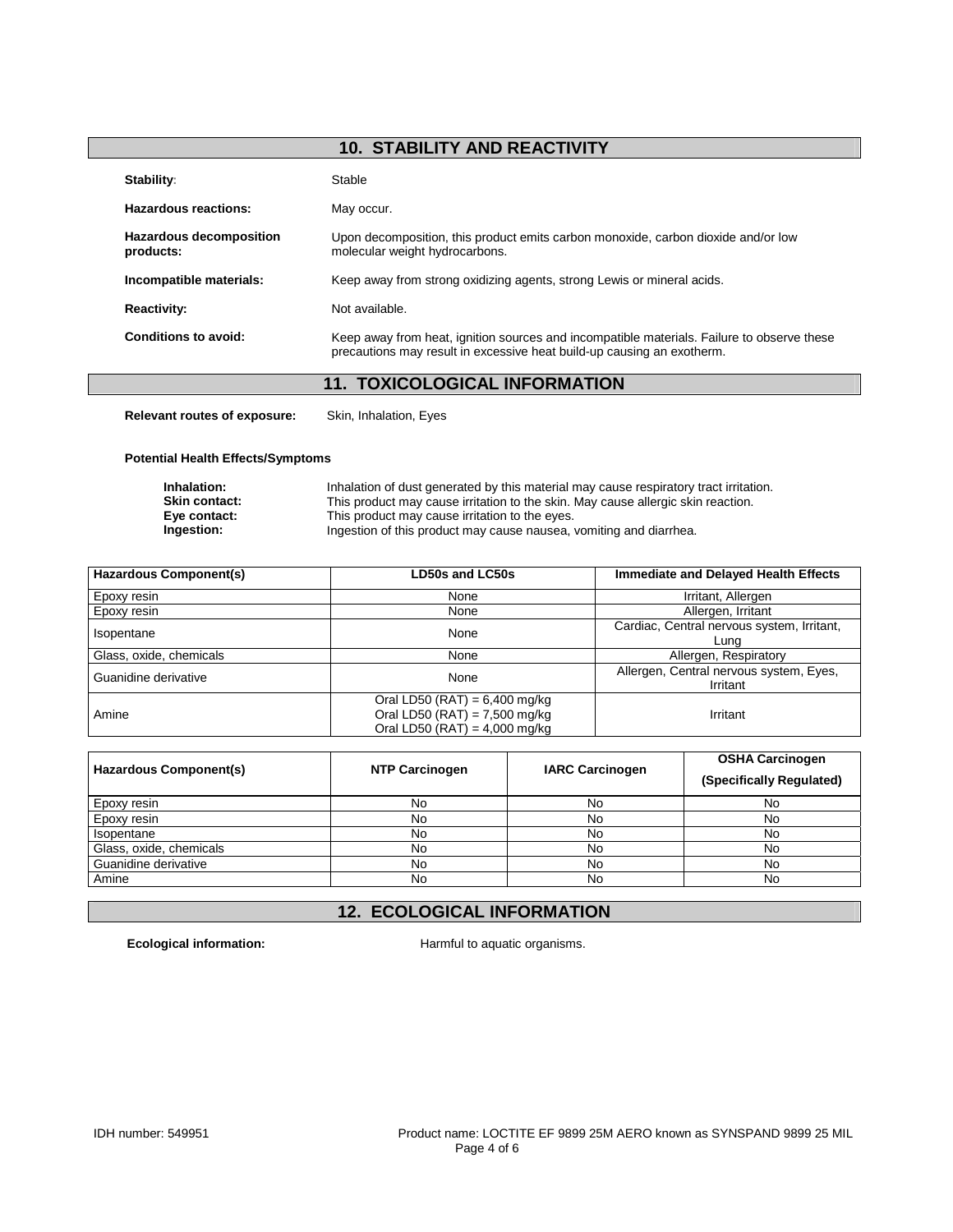# **13. DISPOSAL CONSIDERATIONS Information provided is for unused product only. Recommended method of disposal:** Follow all local, state, federal and provincial regulations for disposal. **Hazardous waste number:** Material, if discarded, is not expected to be a characteristic hazardous waste under RCRA. **14. TRANSPORT INFORMATION The transport information provided in this section only applies to the material/formulation itself, and is not specific to any package/configuration. U.S. Department of Transportation Ground (49 CFR) Proper shipping name: Hazard class or division:** None **Identification number:** None<br> **Packing group:** None **Packing group: International Air Transportation (ICAO/IATA) Proper shipping name:** Not regulated **Hazard class or division:** None **Identification number:** None Packing group: None **Water Transportation (IMO/IMDG) Proper shipping name:** Not regulated **Hazard class or division:** None **Identification number: None**<br> **Packing group: None Packing group: 15. REGULATORY INFORMATION**

#### **United States Regulatory Information**

| <b>TSCA 8 (b) Inventory Status:</b>                                                                           | All components are listed or are exempt from listing on the Toxic Substances Control Act                                                                                                                      |
|---------------------------------------------------------------------------------------------------------------|---------------------------------------------------------------------------------------------------------------------------------------------------------------------------------------------------------------|
| TSCA 12 (b) Export Notification:                                                                              | inventory.<br>None above reporting de minimis                                                                                                                                                                 |
| <b>CERCLA/SARA Section 302 EHS:</b><br><b>CERCLA/SARA Section 311/312:</b><br><b>CERCLA/SARA Section 313:</b> | None above reporting de minimis<br>Immediate Health<br>None above reporting de minimis                                                                                                                        |
| <b>California Proposition 65:</b>                                                                             | This product contains a chemical known in the State of California to cause cancer. This<br>product contains a chemical known to the State of California to cause birth defects or other<br>reproductive harm. |
| <b>Canada Regulatory Information</b>                                                                          |                                                                                                                                                                                                               |
| <b>CEPA DSL/NDSL Status:</b>                                                                                  | One or more components are not listed on, and are not exempt from listing on either the<br>Domestic Substances List or the Non-Domestic Substances List.                                                      |

## **16. OTHER INFORMATION**

**This safety data sheet contains changes from the previous version in sections:** New Material Safety Data Sheet format.

Prepared by: Mark Mau, Regulatory Affairs Specialist

**Issue date:** 08/06/2014